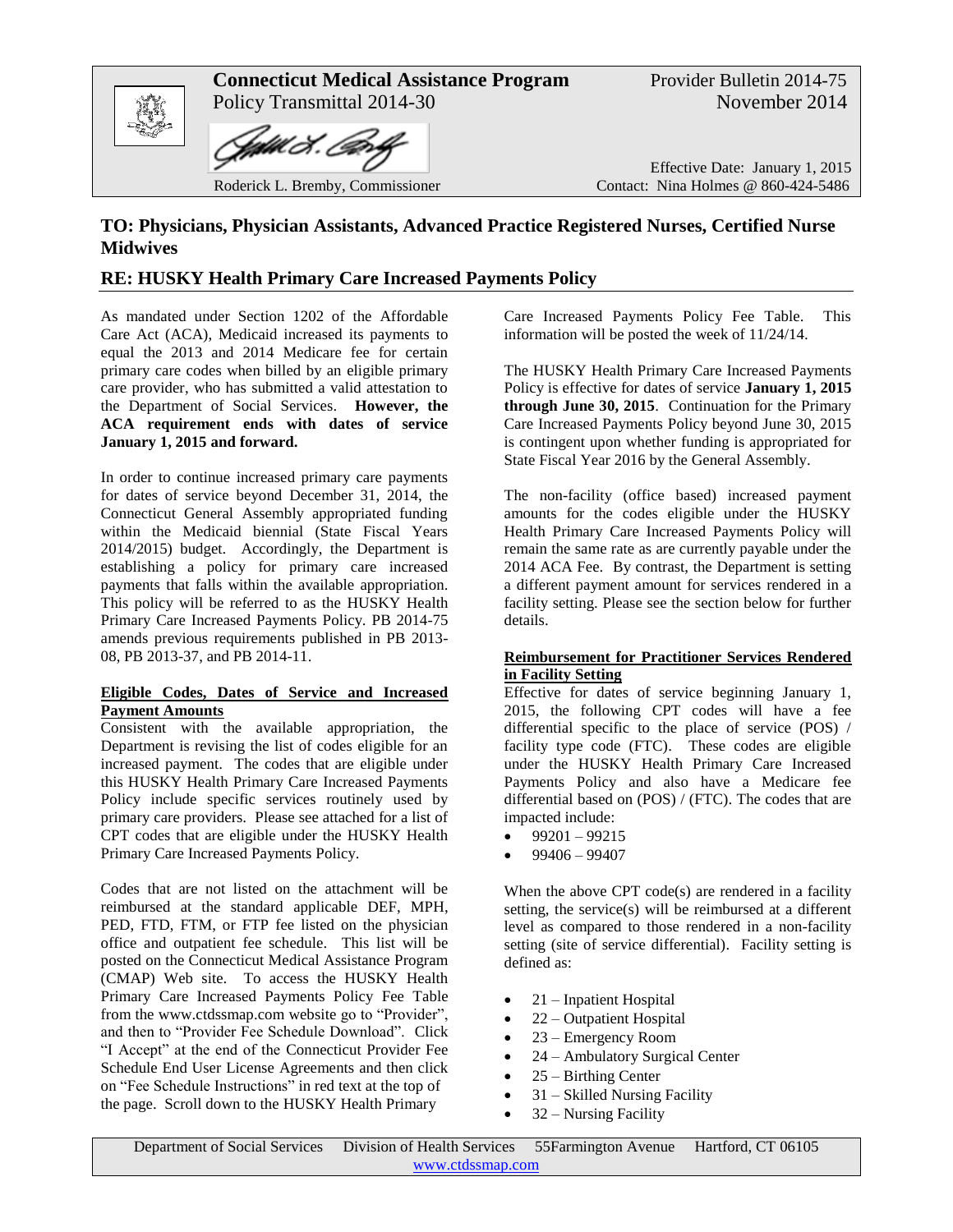Please refer to the attached list of eligible codes for the applicable facility primary care increased payment and non-facility primary care increased payments.

The 2014 Medicare Physician RVU file and the 2009 Medicare Conversion Factor was used to calculate the facility primary care increased payments in order to be consistent with the methodology used to calculate the 2014 non-facility primary care increased payment. Please refer to PB 2014-60 "Reimbursement for Practitioner Services Rendered in a Facility Setting" for more information on reimbursement for practitioner services rendered in a facility setting.

Please note, due to the need to make MMIS system changes, the site of service differential will be applied **retroactively**. Providers who are eligible for the primary care increased payments should take note that until the appropriate system changes are made, the Department will not have the capacity to reimburse an increased payment for the codes listed above when the service is rendered in a facility setting. Providers will be reimbursed at the FTM, FTD, or FTP rate type located on the Physician Office and Outpatient Fee Schedule until system changes to reimburse increased payments based on the facility FTC/POS are implemented. Providers will not need to resubmit impacted claims. HP will automatically identify (ID) and reprocess all impacted claims for providers eligible under the HUSKY Health Primary Care Increased Payment Policy. Providers will be notified when the ID and reprocess is ready to occur.

## **Attestation Criteria under the HUSKY Health Primary Care Increased Payment Policy**

Providers who are already attested and remain eligible under the ACA Increased Payments for Primary Care Services will continue to be eligible under the HUSKY Health Primary Care Increased Payments Policy and do **not** need to resubmit an attestation. If a provider is already attested and not found to be ineligible during the Department's attestation validation process, such provider is automatically eligible under the HUSKY Health Primary Care Increased Payment Policy.

For providers who must attest eligibility for the first time, for dates of service January 1, 2015 through June 30, 2015, please see the following criteria.

# **Physicians**

Please note the criteria that was required for physician attestation under ACA Section 1202 will also be used under the HUSKY Health Primary Care Increased Payments Policy. Please note that the effective date for increased payments for eligible physicians will

continue to attach to the date of the approved attestation.

Primary Care physicians must self-attest to practicing in one or more of the following specialties recognized by the American Board of Medical Specialists (ABMS), the American Board of Physician Specialists (ABPS), or the American Osteopathic Association  $(AOA)$ :

- Pediatric medicine;
- Family Medicine;
- Internal Medicine; or
- Subspecialists within one or more of the specialties listed above.

To qualify, the primary care physician must attest that he or she actually practices in primary care and that:

- He or she is board certified in a specialty or subspecialty listed above; or
- At least 60% of billed Medicaid codes are comprised of the qualifying Evaluation and Management services and vaccine administration codes on the attached list.

The following is a list of Board certification specialties and subspecialties that may qualify under the HUSKY Health Primary Care Increased Payments Policy:

## ABMS:

Family Medicine: Adolescent Medicine; Geriatric Medicine; Hospice and Palliative Medicine; Sleep Medicine; Sports Medicine

Internal Medicine: Advanced Heart Failure and Transplant Cardiology; Cardiovascular Disease; Clinical Cardiac Electrophysiology; Critical Care Medicine; Endocrinology, Diabetes and Metabolism; Gastroenterology; Geriatric Medicine; Hematology: Hospice and Palliative Medicine; Infectious Disease; Interventional Cardiology; Medical Oncology; Nephrology; Pulmonary Disease; Rheumatology; Sleep Medicine; Sports Medicine; Transplant Hepatology Pediatrics: Adolescent Medicine; Child Abuse Pediatrics; Developmental-Behavioral Pediatrics; Hospice and Palliative Medicine; Medical Toxicology; Neonatal-Perinatal Medicine; Neurodevelopmental Disabilities, Pediatric Cardiology; Pediatric Critical Care Medicine; Pediatric Emergency Medicine; Pediatric Endocrinology; Pediatric Gastroenterology; Pediatric Hematology-Oncology; Pediatric Infectious Diseases; Pediatric Nephrology; Pediatric Pulmonology; Pediatric Rheumatology; Pediatric Transplant Hepatology; Sleep Medicine; Sports Medicine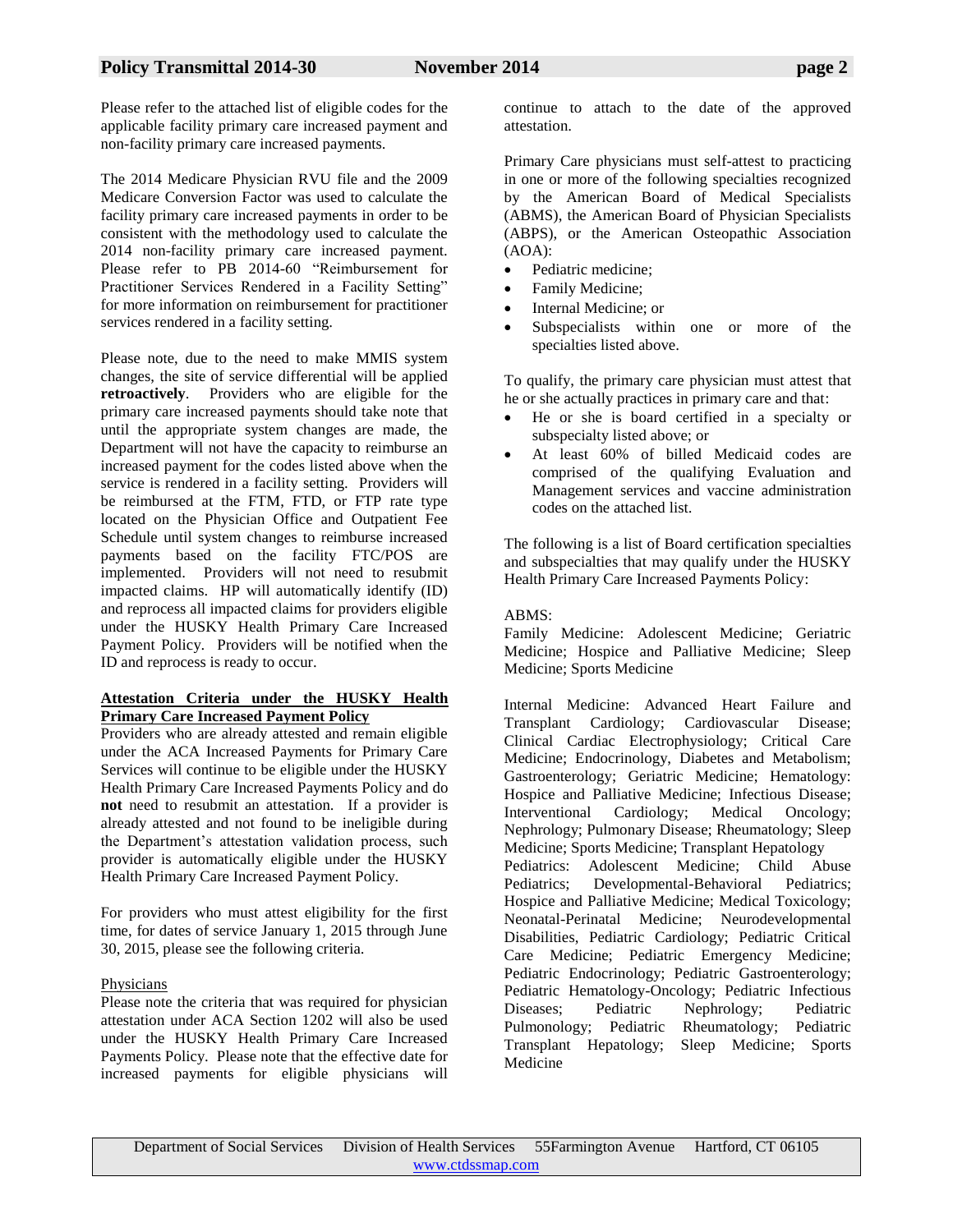# Policy Transmittal 2014-30 November 2014 **page 3**

#### AOA:

Family Physicians:

Internal Medicine: Allergy/Immunology; Cardiology; Endocrinology; Gastroenterology; Hematology; Hematology/Oncology; Infectious Disease; Pulmonary Diseases; Nephrology; Oncology; Rheumatology Pediatrics: Adolescent and Young Adult Medicine; Neonatology; Pediatric Allergy/Immunology; Pediatric Endocrinology; Pediatric Pulmonology

# $ABPS$

Board of Certification in Family Practice

Non-Physician/Midlevel Practitioners: Advanced Practice Registered Nurses (APRNs) Physician Assistants (PAs) and Certified Nurse Midwives (CNMs)

Please note that if a non-physician/midlevel already has a valid attestation on file with the Department, there is no need to submit a new attestation.

# APRNs:

Effective for dates of service January 1, 2015 through June 30, 2015, certain advanced practice registered nurses (APRN) practicing primary care may self-attest eligibility for primary care increased payments independent of a supervising physician attestation. An APRN must self-attest that he/she is practicing primary care **and** that 60% billed Medicaid codes are comprised of the codes eligible under the HUSKY Health Primary Care Increased Payments Policy (see attached list of eligible codes).

Please note that due to the need to make MMIS system changes, there may be a delay in primary care increased payments for newly attested APRNs. Once MMIS system changes are in place HP will automatically identify and reprocess all impacted claims. The effective date for the increased payments will be made retroactive to January 1, 2015 for APRN attestations received by March 31, 2015. For APRN attestations submitted April 1, 2015 and after, the effective date for increased payments will be the date of the approved attestation.

Physician Assistants and Certified Nurse Midwives:

No changes have been made to the attestation requirements for PAs and CNMs. PAs and CNMs who practice primary care may receive primary care increased payments **ONLY** if the service is rendered under the personal supervision of a qualifying and attested physician. The expectation is that the attested physician assumes professional responsibility for the services provided under his or her supervision. This would mean that the physician is legally liable for the quality of services provided by the practitioners he or

she is supervising. The effective date for increased payments for eligible PAs and CNMs will continue to be the date of the approved attestation.

# **Accessing the Attestation**

Physicians and non-physician/midlevel practitioners who must attest eligibility for the first time under the HUSKY Health Primary Care Increased Payments

Policy can access the following link starting January 1, 2015:

[https://www.surveymonkey.com/r/HUSKYHe](https://www.surveymonkey.com/r/HUSKYHealthpcattest) [althpcattest.](https://www.surveymonkey.com/r/HUSKYHealthpcattest)

## **Attestation Approval Letters**

Providers will receive a letter stating whether they have been approved or denied for the HUSKY Health Primary Care Increased Payments. The Department will annually conduct a review and validation of attestations. If the review determines that information provided in the attestation was incorrect or false, the increased payments will be subject to recoupment, recovery, and any other action authorized under the provider enrollment agreement. All attested providers must maintain documentation to validate responses in their attestations and must produce those documents if requested by the Department.

The HUSKY Health Primary Care Increased Payments Policy applies to services reimbursed under HUSKY Health (HUSKY A, B, C and D) for dates of service **January 1, 2015 through June 30, 2015**.

For questions about billing or if further assistance is needed to access the fee schedule on the Connecticut Medical Assistance Program Web site, please contact the HP Provider Assistance Center, Monday through Friday from 8:00 a.m. to 5:00 p.m. at 1-800-842-8440.

**Posting Instructions:** Policy transmittals can be downloaded from the Connecticut Medical Assistance Program Web site at [www.ctdssmap.com](http://www.ctdssmap.com/)

**Distribution:** This policy transmittal is being distributed to holders of the Connecticut Medical Assistance Program Provider Manual by HP Enterprise Services.

**Responsible Unit:** DSS, Division of Health Services, Medical Policy Section; Nina Holmes, Policy Consultant, (860) 424-5486.

## **Date Issued: November 2014**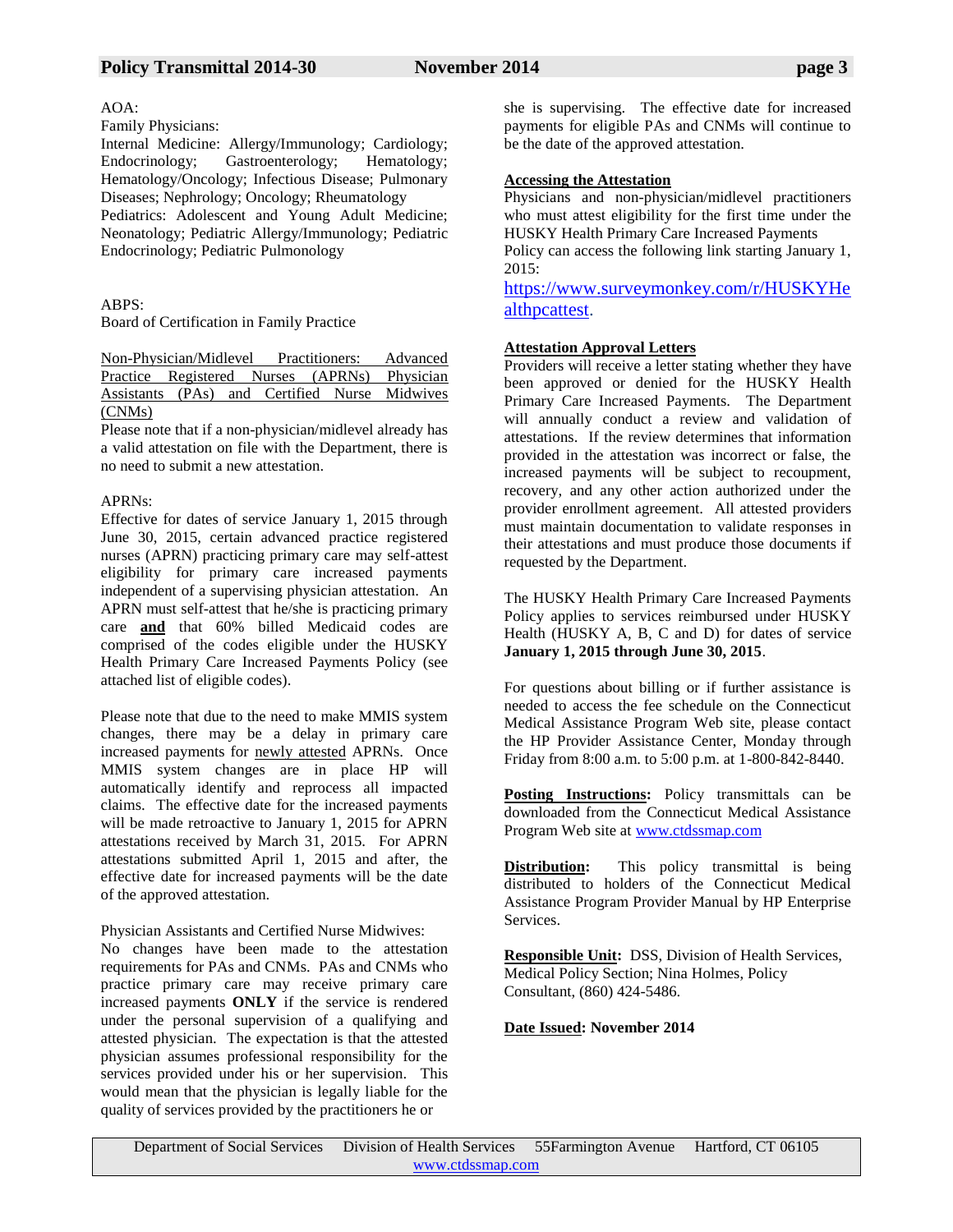# HUSKY Health Primary Care Increased Payments Policy Effective DOS 01/01/2015 - 06/30/2015

|                | Code | <b>Description</b>                             | <b>Increased Non-Facility</b> | <b>Increased Facility</b> |
|----------------|------|------------------------------------------------|-------------------------------|---------------------------|
|                |      |                                                | Payment                       | Payment                   |
| 1              |      | 90460 IM ADMIN 1ST/ONLY COMPONENT              | \$23.41                       | N/A                       |
| $\overline{2}$ |      | 90471 IMMUNIZATION ADMINISTRATION              | \$27.66                       | N/A                       |
| 3              |      | 90472 IMMUNIZATION ADMIN EACH ADD              | \$13.63                       | N/A                       |
| 4              |      | 90473 IMMUNIZATION ADMINISTRATION BY           | \$27.66                       | N/A                       |
| 5              |      | 90474 IMMUNIZATION ADMINISTRATION BY           | \$13.63                       | N/A                       |
| 6              |      | 99201 OFFICE/OUTPATIENT VISIT NEW              | \$47.28                       | \$28.36                   |
| 7              |      | 99202 OFFICE/OUTPATIENT VISIT NEW              | \$80.94                       | \$53.96                   |
| 8              |      | 99203 OFFICE/OUTPATIENT VISIT NEW              | \$117.39                      | \$82.38                   |
| 9              |      | 99204 OFFICE/OUTPATIENT VISIT NEW              | \$179.63                      | \$140.99                  |
| 10             |      | 99205 OFFICE/OUTPATIENT VISIT NEW              | \$223.24                      | \$181.78                  |
| 11             |      | 99211 OFFICE/OUTPATIENT VISIT EST              | \$21.99                       | \$9.91                    |
| 12             |      | 99212 OFFICE/OUTPATIENT VISIT EST              | \$47.68                       | \$27.15                   |
| 13             |      | 99213 OFFICE/OUTPATIENT VISIT EST              | \$79.19                       | \$55.04                   |
| 14             |      | 99214 OFFICE/OUTPATIENT VISIT EST              | \$116.60                      | \$84.40                   |
| 15             |      | 99215 OFFICE/OUTPATIENT VISIT EST              | \$155.76                      | \$118.73                  |
| 16             |      | 99304 NURSING FACILITY CARE INIT               | \$100.17                      | N/A                       |
| 17             |      | 99305 NURSING FACILITY CARE INIT               | \$142.74                      | N/A                       |
| 18             |      | 99306 NURSING FACILITY CARE INIT               | \$180.36                      | N/A                       |
| 19             |      | 99307 NURSING FAC CARE SUBSEQ                  | \$47.96                       | N/A                       |
| 20             |      | 99308 NURSING FAC CARE SUBSEQ                  | \$74.13                       | N/A                       |
| 21             |      | 99309 NURSING FAC CARE SUBSEQ                  | \$97.43                       | N/A                       |
| 22             |      | 99310 NURSING FAC CARE SUBSEQ                  | \$144.90                      | N/A                       |
| 23             |      | 99315 NURSING FACILITY DISCHARGE DAY MANAGEMEN | \$78.61                       | N/A                       |
| 24             |      | 99316 NURSING FACILITY DISCHARGE DAY MANAGEMEN | \$112.46                      | N/A                       |
| 25             |      | 99318 ANNUAL NURSING FAC ASSESSMNT             | \$103.03                      | N/A                       |
| 26             |      | 99324 DOMICIL/R-HOME VISIT NEW PAT             | \$59.73                       | N/A                       |
| 27             |      | 99325 DOMICIL/R-HOME VISIT NEW PAT             | \$86.75                       | N/A                       |
| 28             |      | 99326 DOMICIL/R-HOME VISIT NEW PAT             | \$149.29                      | N/A                       |
| 29             |      | 99327 DOMICIL/R-HOME VISIT NEW PAT             | \$199.52                      | N/A                       |
| 30             |      | 99328 DOMICIL/R-HOME VISIT NEW PAT             | \$230.92                      | N/A                       |
| 31             |      | 99334 DOMICIL/R-HOME VISIT EST PAT             | \$65.17                       | N/A                       |
| 32             |      | 99335 DOMICIL/R-HOME VISIT EST PAT             | \$101.79                      | N/A                       |
| 33             |      | 99336 DOMICIL/R-HOME VISIT EST PAT             | \$143.33                      | N/A                       |
| 34             |      | 99337 DOMICIL/R-HOME VISIT EST PAT             | \$206.81                      | N/A                       |
| 35             |      | 99339 INDIVIDUAL PHYSICIAN SUPERVISION OF A PA | \$84.34                       | N/A                       |
| 36             |      | 99341 HOME VISIT NEW PATIENT                   | \$59.33                       | N/A                       |
| 37             |      | 99342 HOME VISIT NEW PATIENT                   | \$85.59                       | N/A                       |
| 38             |      | 99343 HOME VISIT NEW PATIENT                   | \$139.64                      | N/A                       |
| 39             |      | 99344 HOME VISIT NEW PATIENT                   | \$195.36                      | N/A                       |
| 40             |      | 99345 HOME VISIT NEW PATIENT                   | \$235.43                      | N/A                       |
| 41             |      | 99347 HOME VISIT EST PATIENT                   | \$59.77                       | N/A                       |
| 42             |      | 99348 HOME VISIT EST PATIENT                   | \$90.24                       | N/A                       |
| 43             |      | 99349 HOME VISIT EST PATIENT                   | \$136.51                      | N/A                       |
| 44             |      | 99350 HOME VISIT EST PATIENT                   | \$190.46                      | N/A                       |
| 45             |      | 99381 INIT PM E/M NEW PAT INFANT               | \$120.22                      | N/A                       |
| 46             |      | 99382 INIT PM E/M NEW PAT 1-4 YRS              | \$125.08                      | N/A                       |
| 47             |      | 99383 PREV VISIT NEW AGE 5-11                  | \$130.43                      | N/A                       |
| 48             |      | 99384 PREV VISIT NEW AGE 12-17                 | \$147.23                      | N/A                       |
| 49             |      | 99385 PREV VISIT NEW AGE 18-39                 | \$143.07                      | N/A                       |
| 50             |      | 99386 PREV VISIT NEW AGE 40-64                 | \$164.73                      | N/A                       |
| 51             |      | 99387 INIT PM E/M NEW PAT 65+ YRS              | \$179.15                      | N/A                       |
| 52             |      | 99391 PER PM REEVAL EST PAT INFANT             | \$108.14                      | N/A                       |